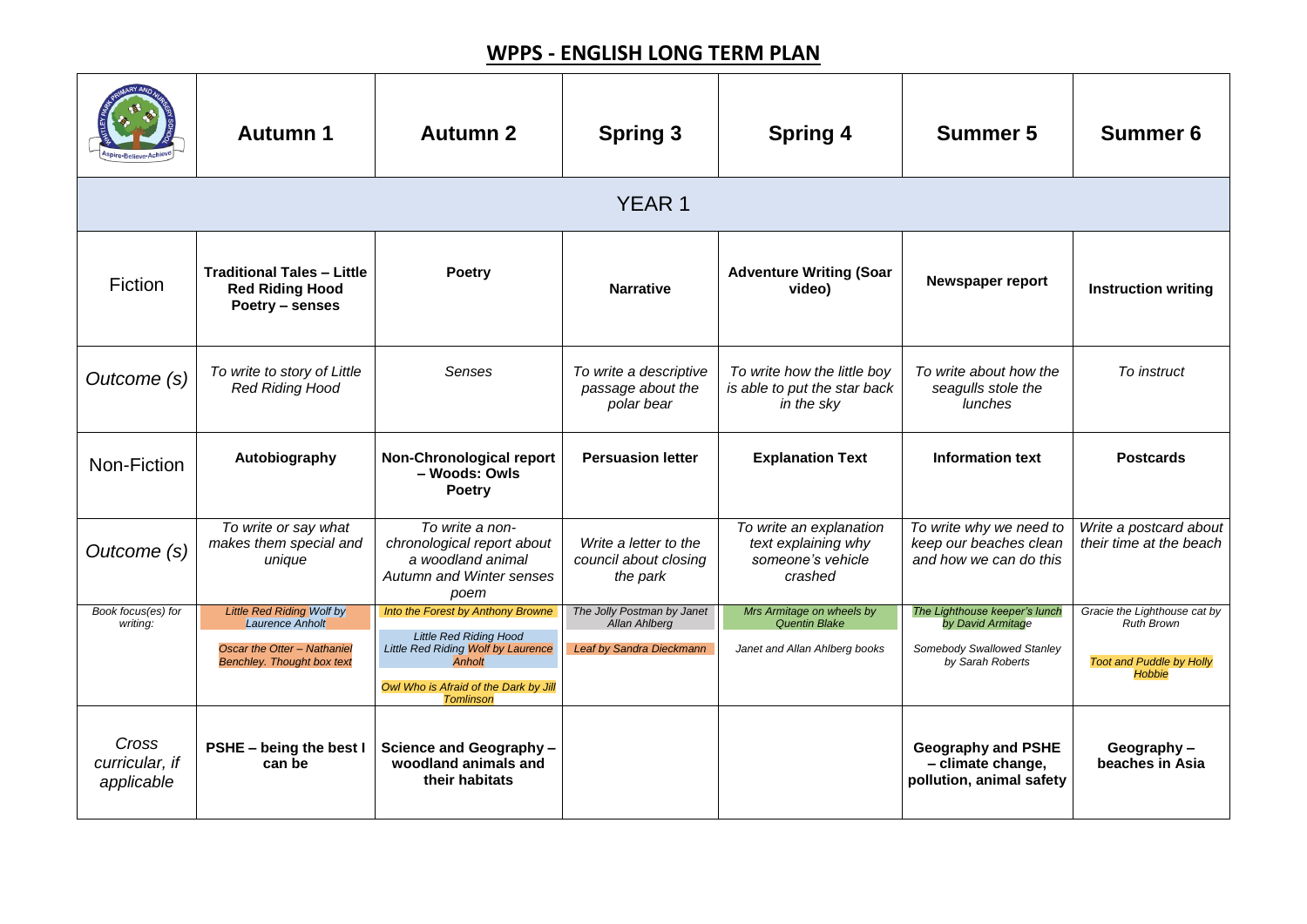|                                       | <b>YEAR 2</b>                                                                                                                                                         |                                                                                                                                                                                                                                       |                                                                                                                                                                                |                                                                                                    |                                                                           |                                                                                                                               |  |  |
|---------------------------------------|-----------------------------------------------------------------------------------------------------------------------------------------------------------------------|---------------------------------------------------------------------------------------------------------------------------------------------------------------------------------------------------------------------------------------|--------------------------------------------------------------------------------------------------------------------------------------------------------------------------------|----------------------------------------------------------------------------------------------------|---------------------------------------------------------------------------|-------------------------------------------------------------------------------------------------------------------------------|--|--|
| <b>Fiction</b>                        | <b>Setting Description</b><br><b>Story from a different</b><br>perspective                                                                                            | <b>Traditional Tale</b>                                                                                                                                                                                                               | <b>Adventure tale</b>                                                                                                                                                          | <b>Diary/Personal</b><br><b>Recount</b>                                                            | <b>Building</b><br>suspense/atmosphere                                    | <b>Letter writing</b>                                                                                                         |  |  |
| Outcome(s)                            | To write a setting<br>description, intended to<br>powerfully develop a picture<br>in readers mind<br>To write a story from the<br>perspective of another<br>character | To create a traditional tale<br>within a modern setting                                                                                                                                                                               | To write an adventure<br>story.                                                                                                                                                | To write a recount from a<br>historical character's<br>perspective                                 | To create an alternative<br>ending to a story.                            | To write an informal<br>letter.                                                                                               |  |  |
| Non-Fiction                           | <b>Poetry</b>                                                                                                                                                         | To write to inform: advert                                                                                                                                                                                                            | To write to persuade<br>Non-chronological<br>report                                                                                                                            | <b>Explanation - fire safety</b>                                                                   | <b>Newspaper report</b>                                                   | <b>Instructions - Food</b>                                                                                                    |  |  |
| Outcome(s)                            | To write a shape poem                                                                                                                                                 | To create an advert for a<br>character                                                                                                                                                                                                | To write a persuasive<br>letter.<br>To write a non-<br>chronological report<br>about an animal of<br>their choice.                                                             | To write an information<br>leaflet about fire safety                                               | To create a newspaper<br>report about Sunny's<br>adventures.              | To write a set of<br>instructions to make a<br>dish.                                                                          |  |  |
| <b>Book focus</b><br>for writing:     | Journey - Aaron Becker<br>The Tunnel - Anthony<br><b>Browne</b>                                                                                                       | Princess & The Pea - Rachel<br><b>Isadora</b><br>Rapunzel - Chloe Perkins<br>Rumpelstiltskin - Oxford Owl<br><b>Prince Cinders - Babette</b><br>Cole<br>The Paper Bag Princess by<br><b>Robert Munsch &amp; Michael</b><br>Martchenko | The Last Polar Bears by<br><b>Harry Horse</b><br>The Rainbow Bear by<br><b>Michael Morpurgo</b><br><b>The Snowflake Mistake</b><br>by Lou Treleavan and<br><b>Maddie Frost</b> | <b>Samuel Pepys' Diary</b><br><b>Vlad and the Great Fire of</b><br><b>London by Sam Cunningham</b> | <b>Meerkat Mail by Emily</b><br>Gravett<br>The Hunter by Paul<br>Geraghty | Mama Panya's<br>Pancakes by Mary and<br>Rich Chamberlain.<br>Oluby-Loon travels in<br>her balloon: Kenya by<br>Suzanne Tanner |  |  |
| Cross<br>curricular, if<br>applicable |                                                                                                                                                                       |                                                                                                                                                                                                                                       |                                                                                                                                                                                |                                                                                                    |                                                                           |                                                                                                                               |  |  |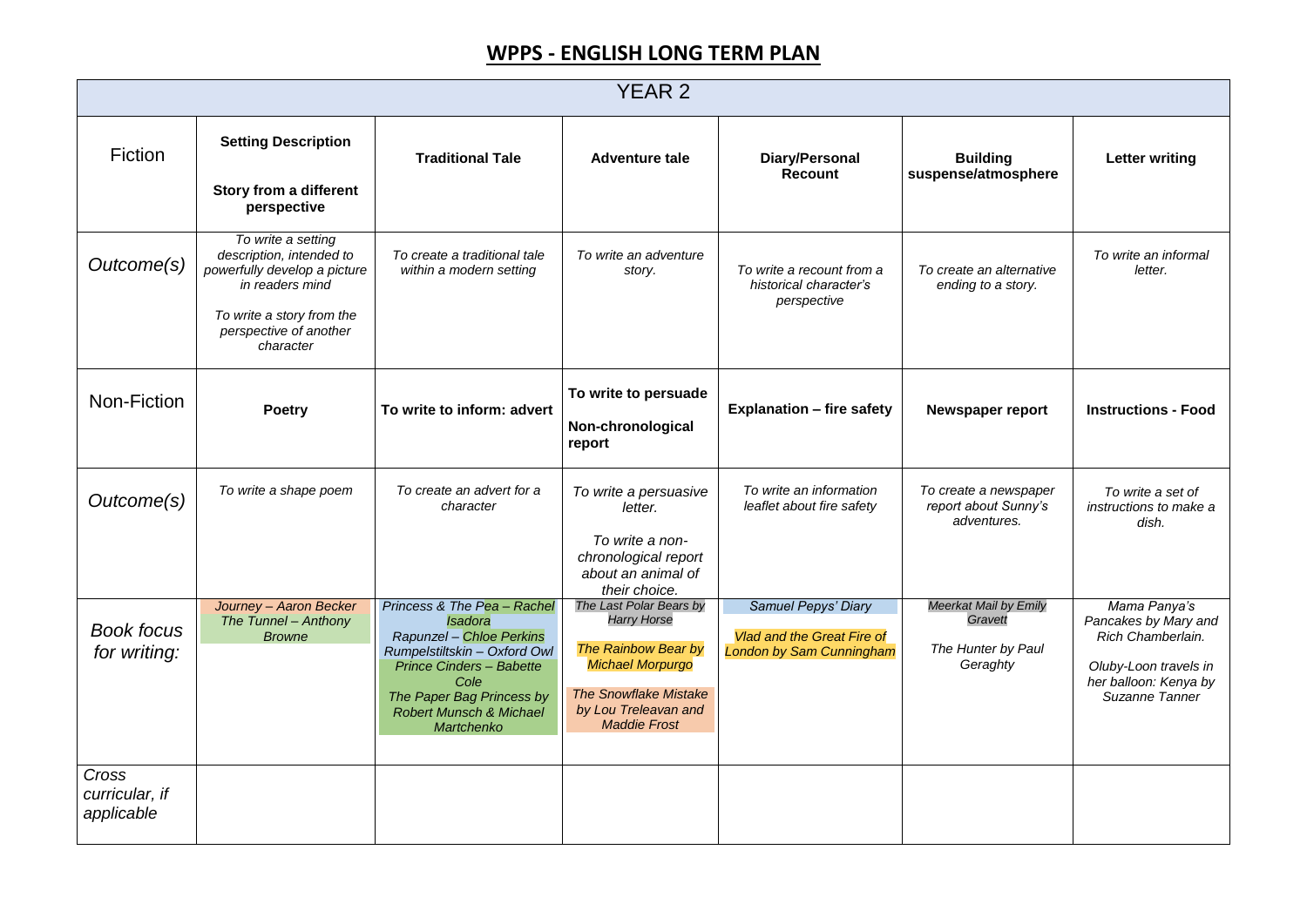| YEAR 3 and 4                      |                                                                       |                                                         |                                                                         |                                                                                      |                                          |                                                       |  |
|-----------------------------------|-----------------------------------------------------------------------|---------------------------------------------------------|-------------------------------------------------------------------------|--------------------------------------------------------------------------------------|------------------------------------------|-------------------------------------------------------|--|
| <b>Fiction</b>                    | <b>Setting descriptions</b>                                           | <b>Quest tale</b>                                       | <b>Character</b><br>description                                         | <b>Narrative: Twisted Tale</b>                                                       | <b>Persuasive letter</b>                 | <b>Diary entry</b>                                    |  |
| Outcome(s)                        | Setting description based<br>around rainforests and the<br>animals    | Quest myth organised into<br>a clear sequence of events | Character description                                                   | <b>Traditional tale from</b><br>another perspective                                  | Should animals be in<br>zoos?            | Recount, in character                                 |  |
| Non-fiction                       | Non-chronological<br>report                                           | <b>Persuasive letter</b>                                | <b>Poetry</b>                                                           | <b>Instructions</b>                                                                  | Newspaper report                         | Debate (speech)                                       |  |
| Outcomes(s)<br>$\sqrt{ }$         | Non-chronological report<br>on animals that live in the<br>rainforest | Letter to persuade                                      | Poetry based on<br>courage friendship<br>acceptance and<br>perseverance | Create your own recipe                                                               | Newspaper report on<br>Lion's being sold | To debate whether fox<br>hunting should be<br>allowed |  |
| <b>Book focus</b><br>for writing: | The Great Kapok Tree - Lynne<br>Cherry                                | The Ice Palace - Robert<br><b>Swindells</b>             | <b>Max and the Millions</b>                                             | 'Revolting Recipes' - Roald<br>Dahl<br><b>Revolting Rhymes-</b><br><b>Roald Dahl</b> | The Butterfly Lion - Michael<br>Morpurgo | The Midnight Fox - Betsy<br><b>Byars</b>              |  |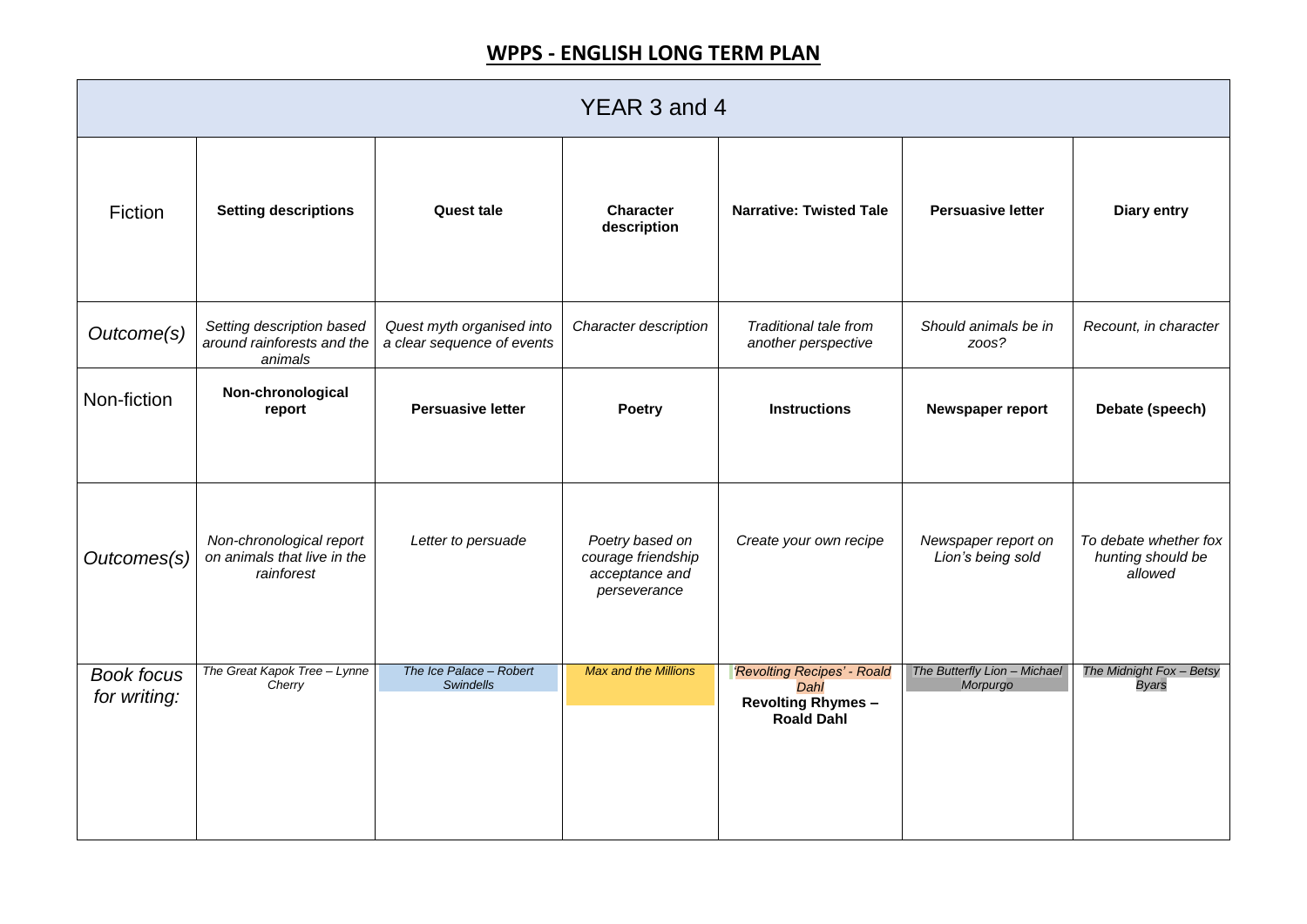|                                       |                                                                                                                                  |                                                                                                     | <b>YEAR 5</b>                                                                                |                                                                                                                      |                                                                        |                                                                                 |
|---------------------------------------|----------------------------------------------------------------------------------------------------------------------------------|-----------------------------------------------------------------------------------------------------|----------------------------------------------------------------------------------------------|----------------------------------------------------------------------------------------------------------------------|------------------------------------------------------------------------|---------------------------------------------------------------------------------|
| <b>Fiction</b>                        | <b>Diary entry</b>                                                                                                               | <b>Building</b><br>suspense/atmosphere                                                              | Informal recount -<br>leaving Syria                                                          | Poetry – war torn<br>countries/refugees                                                                              | <b>Setting Description</b>                                             | <b>Missing Chapter</b>                                                          |
| Outcome(s)                            | To write a diary entry from<br>the point of view of<br>August as he starts<br>school for the first time.                         | To write a short story about<br>the main characters going<br>in to school at Halloween at<br>night. | To retell the story of<br><b>Ahmet leaving Syria</b><br>during the Syrian<br>refugee crisis. | To write a poem based<br>around war/refugees.                                                                        | To describe the garden<br>from Tom's Midnight<br>Garden.               | To write an alternative<br>or an extra chapter for<br>Tom's Midnight<br>Garden. |
| Non-fiction                           | <b>Informal persuasive</b><br>letter                                                                                             | <b>Biography of a main</b><br>character                                                             | <b>Newspaper report</b>                                                                      | <b>Formal persuasive letter</b>                                                                                      | <b>Instruction writing</b>                                             | Non-chronological<br>report                                                     |
| Outcome(s)                            | To write an informal<br>persuasive letter from<br>August to the school head<br>teacher to ask for him to<br>not exclude a child. | To write a biography of a<br>main character from the<br>text.                                       | To write a newspaper<br>report about the<br>Syrian refugee crisis.                           | To write a letter to the<br><b>Home Secretary</b><br>persuading them to help<br>with refugees/war torn<br>countries. | To write a set of<br>instructions for Tom to<br>escape from the house. | To write a non-<br>chronological report<br>about Tom.                           |
| <b>Book focus</b><br>for writing:     | Wonder - R. J. Palacio                                                                                                           | Wonder - R. J. Palacio                                                                              | class - Onjali Q. Raúf                                                                       | The boy at the back of the $\vert$ The boy at the back of the class<br>- Onjali Q. Raúf                              | Tom's Midnight Garden-<br><b>Phillipa Pearce</b>                       | Tom's Midnight Garden-<br><b>Phillipa Pearce</b>                                |
| Cross<br>curricular, if<br>applicable | Leaflet about how to mummify<br>for Ancient Egyptians                                                                            | Report about Tutankhamun's<br>tomb<br>Newspaper report about Howard<br>Carter's discovers           |                                                                                              | Poetry about refugees/war                                                                                            |                                                                        |                                                                                 |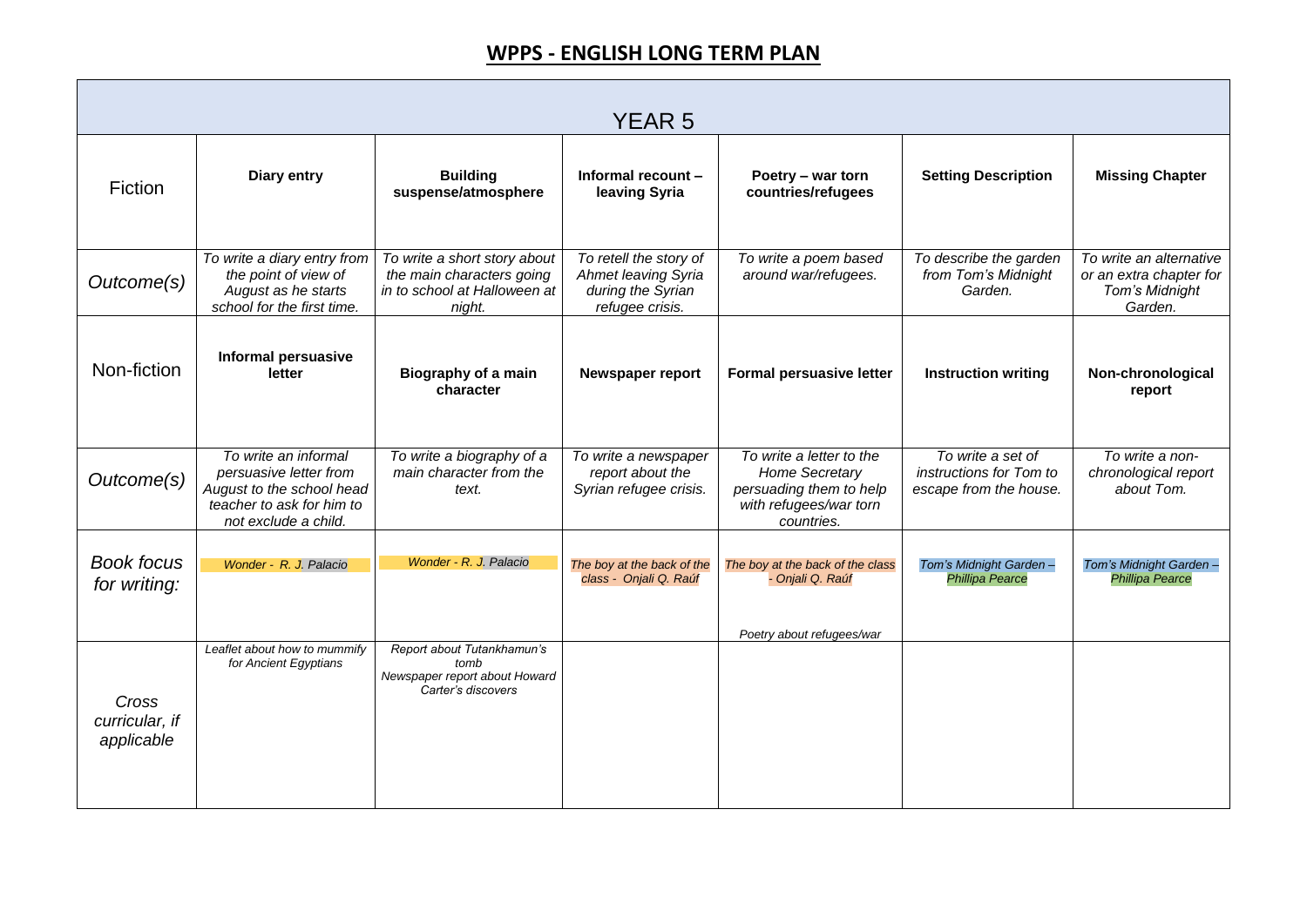| YEAR 6                                |                                                               |                                                                                  |                                                      |                                                       |                                                                                                              |                                              |  |
|---------------------------------------|---------------------------------------------------------------|----------------------------------------------------------------------------------|------------------------------------------------------|-------------------------------------------------------|--------------------------------------------------------------------------------------------------------------|----------------------------------------------|--|
| <b>Fiction</b>                        | <b>Letter writing</b>                                         | <b>Setting description</b>                                                       | <b>Suspense / building</b><br>atmosphere             | Poetry - poverty, social<br>deprivation and equality  | <b>Editing and improving</b>                                                                                 | <b>Missing Chapter</b>                       |  |
| Outcome(s)                            | Informal letter, in<br>character<br>Diary entry, in character | Setting description, in<br>character                                             | To write the beginning<br>of a murder mystery        | To write a poem based<br>around poverty               | To find, rewrite and<br>improve work from Autumn<br>and Spring with newly<br>consolidated writing<br>control | To write an alternative<br>chapter for Holes |  |
| Non-fiction                           | Diary entry / recount                                         | Poetry - War                                                                     | <b>Formal persuasive</b><br>letter                   | <b>Non-Chronological</b><br>Report                    | <b>Instruction writing</b>                                                                                   | Newspaper report                             |  |
| Outcome(s)                            | Recount of war, from a<br>child's perspective                 | To write a poem about<br>conditions in World War 2<br>from a child's perspective | To write a letter to the<br>government               | To write a non-<br>chronological report on<br>animals | How to survive in the<br>desert / Character<br>description                                                   | Missing boys in the<br>desert                |  |
| <b>Book focus</b><br>for writing:     | <b>Goodnight Mister Tom</b><br><b>By Michelle Margorian</b>   | Boy in the Striped Pyjamas<br>By John Boyne                                      | <b>High Rise Mystery</b><br><b>By Sharna Jackson</b> | <b>High Rise Mystery</b><br><b>By Sharna Jackson</b>  | Holes - Louis Sachar                                                                                         | Holes - Louis Sachar                         |  |
| Cross<br>curricular, if<br>applicable |                                                               |                                                                                  |                                                      | Non-chronological report on the<br>Olympics           | Information leaflet about<br>climate change                                                                  |                                              |  |